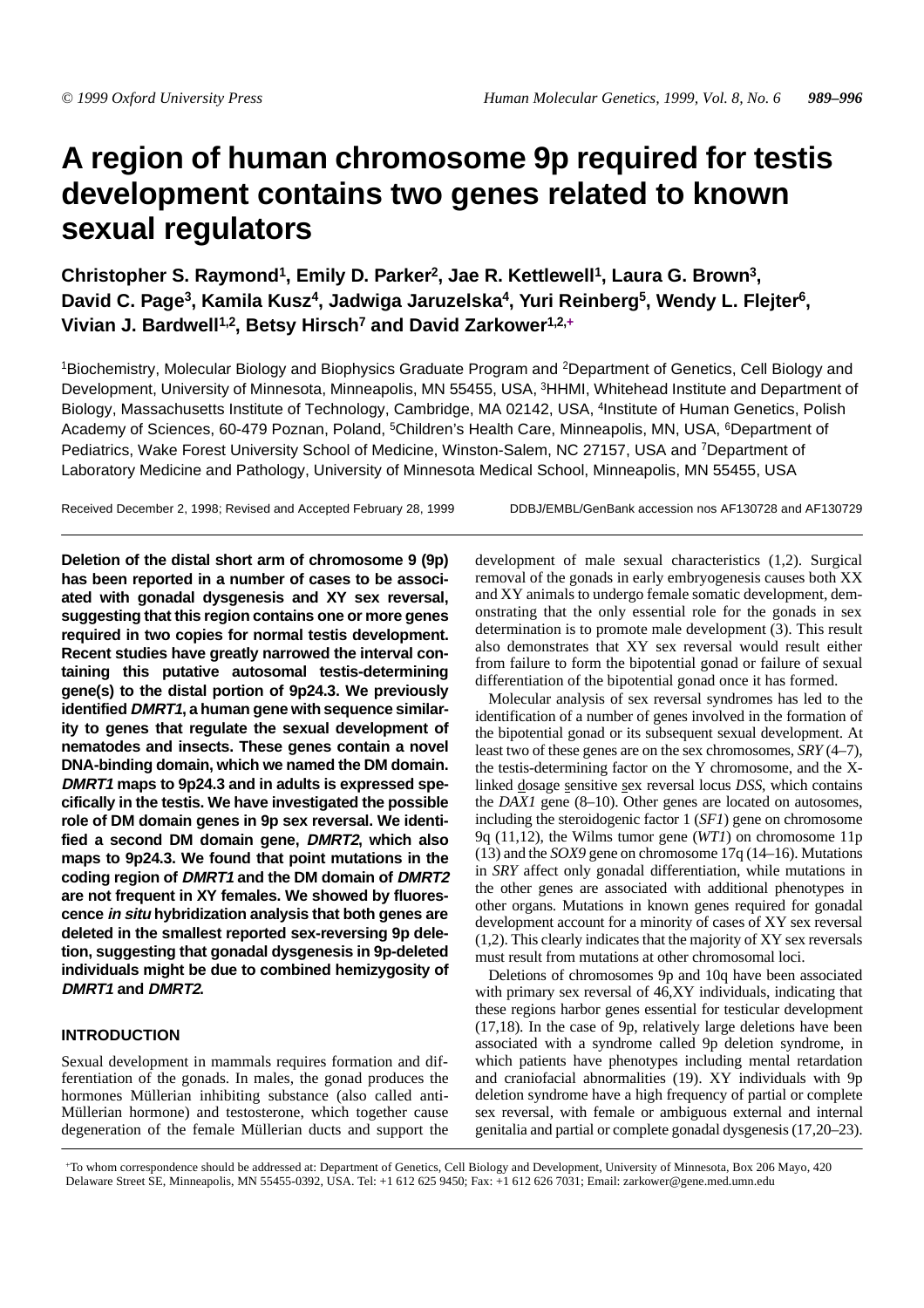Smaller 9p deletions can cause the same extent of sex reversal and gonadal dysgenesis without the other symptoms of 9p deletion syndrome (24–27). This suggests that gonadal dysgenesis and the other symptoms of 9p deletion syndrome are caused by the loss of different genes. Molecular and cytogenetic analysis of 9p deletions in sex-reversed patients has identified a range of deletion breakpoints from 9p21 to 9p24, with no clear correlation between the extent of the deletion and the severity of sex reversal. The wide range of deletion breakpoints suggests that the deletions are removing, rather than interrupting, a critical gene. The smallest sex-reversing 9p deletions described delete only a portion of the most distal region, 9p24.3 (25,27). This suggests that one or more genes within the 9p24.3–9pter interval is required for testis development. The size of the minimal critical region in 9p24.3 is estimated at  $\sim$ 250 kb based on the distance between D9S1779 (cosmid 67H3) and a subtelomeric cosmid clone (22E9) (28).

In many cases it has been possible to identify candidate genes involved in vertebrate development by studying invertebrate model organisms such as the nematode *Caenorhabditis elegans* and the fruitfly *Drosophila*. In the case of sex determination this approach has been less successful, as most sex-determining genes in these two organisms are molecularly unrelated and appear not to have homologs involved in mammalian sex determination (29). Recently, however, we discovered an example of apparent evolutionary conservation in sex determination between nematodes and insects (30). We found that the *mab-3* gene of *C.elegans*, which is required for male sexual differentiation (31), encodes a protein with a novel DNA-binding motif that also is found in the *Drosophila* sexual regulator *doublesex* (*dsx*) (32–35). We named this motif the DM domain after *dsx* and *mab-3*. These two genes appear to be evolutionarily conserved based on four criteria. First, both genes encode proteins with DM domains. Second, both genes control analogous aspects of sexual development. Third, both genes act downstream in their respective sex determination pathways. Fourth, the male splice form of DSX can functionally substitute for the *mab-3* gene by restoring male-specific sense organ formation to a *mab-3* mutant *C.elegans* male (30). Thus, it is clear that DM domain proteins are essential for sexual development in the phyla Nematoda and Arthropoda. Based on the sex-determining roles of DM proteins in two species that diverged up to 500 million years ago, DM domain proteins are candidates to be involved in sex determination in other species as well.

We previously identified a human cDNA clone encoding a DM domain-containing protein, which we named *DMRT1* (Doublesex and MAB-3 related transcription factor 1; formerly called *DMT1*) (30). In adults, *DMRT1* mRNA is expressed only in the testis (30). Several recent studies have narrowed the smallest common region of overlap of 9p deletions associated with XY sex reversal to distal 9p24, suggesting that a gene or genes within this region is essential in two copies for testis development (24–27). Because *DMRT1* maps to distal 9p24, has sequence similarity to known sex-determining genes of two other phyla and is expressed specifically in the testis, it is an excellent candidate to be involved in sex determination.

In this study we investigate whether *DMRT1* or other DM domain-containing genes might play a role in human XY sex reversal. We show that the critical region of 9p24.3 contains not only *DMRT1*, but also a second DM domain-containing gene that we have named *DMRT2*. This suggests that sex reversal due to 9p deletion might result from loss of both genes. Consistent with this possibility, sequencing of the entire coding region of *DMRT1* and the DNA-binding domain of *DMRT2* from a large number of XY females revealed only a single possible point mutation in *DMRT1*. By fluorescence *in situ* hybridization (FISH) analysis we show that the smallest sex-reversing 9p deletion reported thus far removes both *DMRT1* and *DMRT2*. Therefore, we suggest that XY sex reversal in 9p-deleted individuals may be due to hemizygosity of *DMRT1* and *DMRT2*.

# **RESULTS**

#### **Organization of the** *DMRT1* **gene**

To determine the intron/exon organization and coding sequence of *DMRT1* (Fig. 1A), we determined the nucleotide sequence of a previously described *DMRT1* cDNA clone (30), used this cDNA as a probe to isolate clones from a human genomic DNA library and compared the cDNA and genomic sequences. To identify the 5'-end of the *DMRT1* mRNA, which is at least 140 nt upstream of the first in-frame methionine codon and missing from the cDNA clone, we used 5'-RACE. The 3'-UTR and poly(A) addition site are present in the cDNA clone. *DMRT1* is predicted to encode a 373 amino acid protein with a single DM DNA-binding domain near the N-terminus (Fig. 1A). Comparison of DMRT1 with two other DM domain-containing proteins, Doublesex (DSX) of *Drosophila* and MAB-3 of *C.elegans*, shows 67% identity to DSX and 50% identity to MAB-3 across the core  $C_2H_2C_4$  region of the DM domain (30). The only similarity between these proteins outside the DM domain is a region rich in prolines and serines (Fig. 1A). The function of this region remains to be determined.

#### **Identification of a second DM domain gene in 9p24.3**

We also sought other DM domain genes that might lie within the minimal sex reversal region of 9p. We used a degenerate PCR strategy (C.S. Raymond, J.R. Kettlewell, E.D. Parker, K.J. Seifert, B. Hirsch, V.J. Bardwell and D. Zarkower, manuscript submitted for publication) to isolate a DNA clone encoding a DM domain highly similar to that of *DMRT1*. We have named this new gene *DMRT2*. To determine the DMRT2 coding sequence (Fig. 1B) we isolated a cDNA clone from a human adult testis library. Database searches also identified a partial *DMRT2* cDNA sequence from an adult female muscle library, suggesting that *DMRT2* expression is less spatially and sexually restricted than *DMRT1* expression, at least in adults. Comparison of the DMRT1 and DMRT2 protein sequences revealed that the two proteins are 80% identical in the core region of the DM domain. Both proteins also contain an additional 29 amino acid conserved DM domain region found in a subset of DM domain proteins, including DSX and MAB-3 (Fig. 1). The N-terminal portion of DMRT2 is longer and more acidic than that of DMRT1, but both proteins have a number of conserved proline and glycine residues in the N-terminal portion. The C-terminal portion of DMRT2 is shorter than that of DMRT1 and is only ~20% identical to the corresponding portion of DMRT1. We used FISH to show that *DMRT2*, like *DMRT1*, maps within 9p24.3 (Fig. 2). Thus, the sex reversal region of 9p contains two genes that are expressed in testis and have sequence similarity to known invertebrate sex-determining genes, either of which might potentially be involved in 9p sex reversal.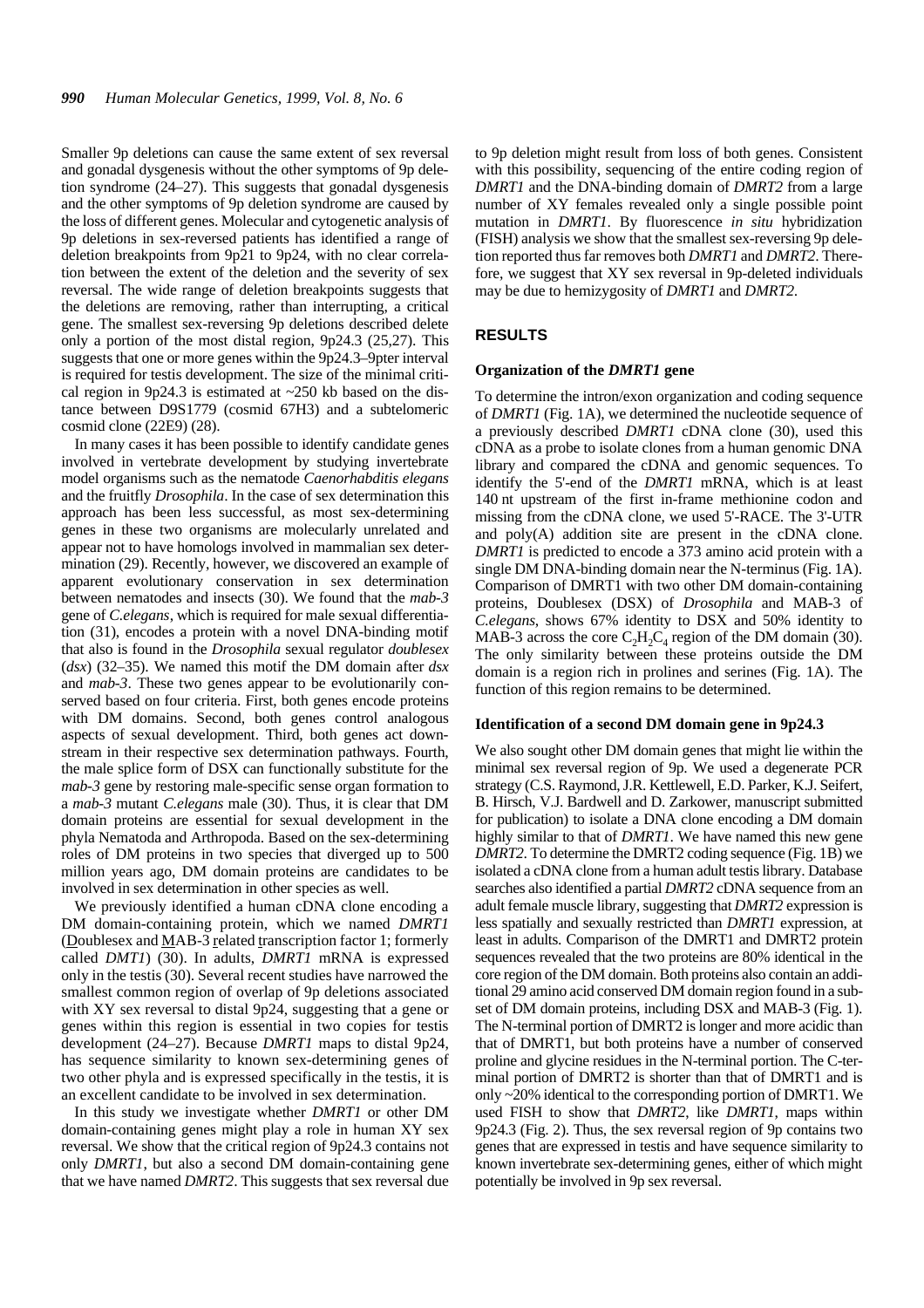

**Figure 1.** DMRT1 and DMRT2. (**A**) Sequence and exon organization of *DMRT1* cDNA. Coding region and 3'-UTR sequences are from a *DMRT1* cDNA clone (29) (GenBank accession no. AA412330). The 5'-UTR was isolated by 5'-RACE and the sequence was confirmed by comparison with genomic DNA sequence. The 5'-end of the mRNA has not been precisely determined, but is at least 140 nt 5' of the first in-frame AUG. The DM domain and proline/serine-rich region are indicated by overlining; the C<sub>2</sub>H<sub>2</sub>C<sub>4</sub> core region of the DM domain is overlined with double dashes. Exon–exon boundaries are indicated by  $\Delta$ . Codons affected by nucleotide changes in XY females, XX males or controls are indicated by underlining and numbering. Numbers of sequence changes correspond to those in Figure 2A. (**B**) Comparison of DMRT1 and DMRT2 protein sequences. Amino acid identities are boxed in black and similarities are shaded gray. Amino acids are numbered relative to the first in-frame methionine codon. Alignments were performed using the ClustalW program. GenBank accession nos of cDNA sequences are AF130728 (*DMRT1*) and AF130729 (*DMRT2*).

# **Sequencing of** *DMRT1* **and** *DMRT2* **from XY females and XX males**

If *DMRT1* or *DMRT2* mutations are a frequent cause of human XY sex reversal, one might expect to find point mutations in the coding region among a large population of XY females. To

test this possibility, we sequenced the entire coding region of *DMRT1* and the DM domain of *DMRT2* from a large number of sex-reversed individuals.

For *DMRT1*, we analyzed DNA from lymphoblastoid cell lines derived from 87 individuals with unexplained XY sex reversal (XY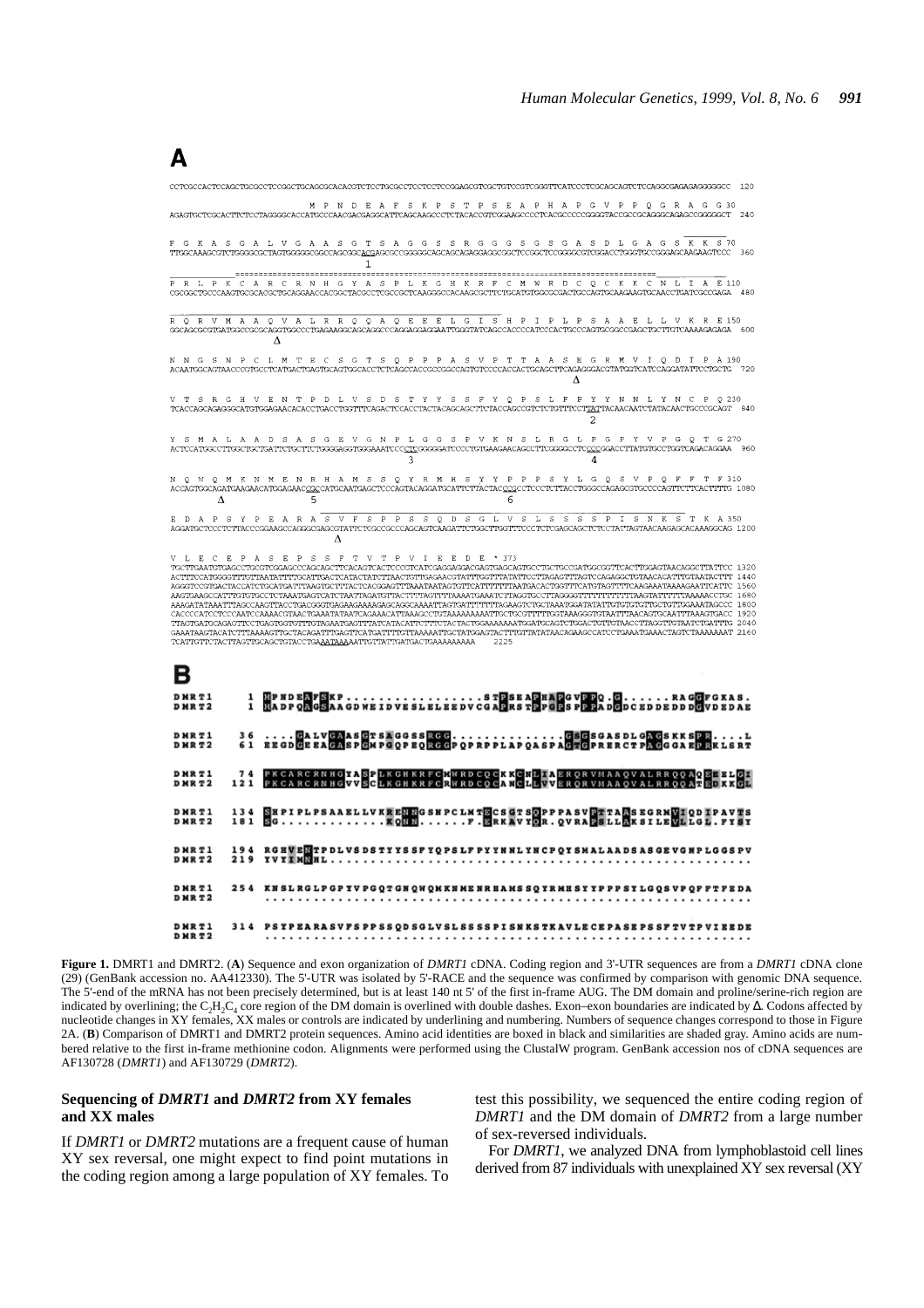

**Figure 2.** A second DM domain gene maps to 9p24.3. FISH mapping of *DMRT2* to 9p24.3. Human metaphase chromosomes hybridized with a digoxigenin-labeled *DMRT2* genomic λ phage probe (red) and a chromosome 9-specific directly labeled centromere probe (green). Chromosomes are counterstained blue with DAPI.

females). We also analyzed DNA from 17 individuals with XX sex reversal (XX males) to test the possibility that dominant gain-offunction mutations in *DMRT1* can cause female-to-male sex reversal. While 80–90% of human XX males carry the *SRY* gene, those studied here had all been found to lack *SRY* (L.G. Brown and D.C. Page, unpublished data). The XY females all have an *SRY* gene based on PCR amplification; in most cases the HMG domain of SRY was sequenced and found to be normal (P. Beer-Romero and D.C. Page, unpublished data). All of the patients have normal karyotypes. We used PCR to amplify, from genomic DNA, each exon and ∼100 bp of the adjacent intron or UTR sequence and directly sequenced the resulting DNA fragments using radiolabeled dideoxynucleotide terminator cycle sequencing. To differentiate between potential mutations and polymorphisms, DNA from a control population consisting of grandparents from the panel of Centre d'Etude du Polymorphisme Humain (CEPH) reference families was also sequenced.

We found nucleotide differences in *DMRT1* at five positions among the sex-reversed patients (Figs 1 and 3A). We also found a single silent mutation in a control individual (nucleotide change number 4; Figs 1 and 3A). All sequence differences were heterozygous. Four changes are clearly polymorphisms, as they occur at similar frequency among the control group. A fifth, which causes a Pro→Leu coding change in exon 4 (nucleotide change number 6; Figs 1 and 3), may be a loss-of-function mutation, as it was not found in 162 control chromosomes (81 individuals) sequenced. However, since the controls were not well matched by ethnic background to this patient, who is African-American, the possibility remains that the sequence difference is an inconsequential polymorphism. We also found a length polymorphism of 8 bp in intron 4 (data not shown). Further studies will be needed to determine if the Pro→Leu coding change has any effect on the function of *DMRT1*.

To test whether *DMRT2* point mutations might be a frequent cause of XY sex reversal, we sequenced genomic DNA from 54 XY females. Because the DM domain is the site of most loss-of-function mutations in the *mab-3* and *dsx* genes (30,34), we focused on the exon encoding the DM domain of *DMRT2*. We found a C→G polymorphism outside the DM domain in six patients (data not shown), but found no base changes in the DM domain. This suggests that, as with *DMRT1*, mutations in *DMRT2* may not be a common cause of XY sex reversal, although we cannot exclude the possibility of mutations elsewhere in *DMRT2*.

Our failure to find multiple mutations in *DMRT1* or *DMRT2* in a relatively large group of XY females suggests at least three possibilities. The first is that neither gene plays a role in sex determination. The second is that we may have sequenced an insufficient number of alleles or that mutations may occur outside the sequenced regions of either gene (see below). An alternative possibility is that the two genes have at least partially overlapping functions and sex reversal in 9p-deleted individuals results from hemizygosity of both genes.

## **Sex-reversing 9p deletions remove both** *DMRT1* **and** *DMRT2*

Based on the extremely distal positions of *DMRT1* and *DMRT2* in 9p24.3, both genes would be expected to be hemizygous in all previously reported XY females with 9p deletions. To test this prediction, we performed FISH analysis on cells from two 46,XY patients with 9p deletions. The extents of the deletions in these patients are indicated in Figure 4B.

Patient 1, who is newly reported here, presented with ambiguous external genitalia, including a normal size phallus, penoscrotal transposition, non-palpatable testes and severe hypospadias. At the time of surgical repair, bilateral undescended testes were identified and characterized as very small and cystic in appearance. Gbanded chromosome analysis of skin fibroblasts revealed a 46,XY male complement with one normal chromosome 9 and one ring chromosome 9, as shown in Figure 4A. Breakpoints within the ring were designated at bands 9p23 and 9q34.3, resulting in monosomy for the regions 9p23–9pter (Fig. 4B) and 9q34.3– 9qter. FISH with probes to *DMRT1* and *DMRT2* confirmed a deletion of both genes within the ring chromosome (Fig. 5A).

Patient 2, who has been described previously, presented at 3 years of age with female external genitalia and female internal structures, which included a uterus, vagina and dysgenic gonads, and has the smallest reported 9p deletion (25,28,36). The patient's father has a balanced 8;9 translocation (25). The patient inherited a normal maternal chromosome 9 and a paternal chromosome 9 in which the distal short arm is replaced by an extra copy of the distal short arm of chromosome 8. Previous cytogenetic and molecular analysis of DNA from this patient showed that the deletion breakpoint is in 9p24.3, distal to the marker D9S1779, narrowing the critical region for sex reversal to the terminal portion of 9p24.3. FISH with probes to *DMRT1* and *DMRT2* on EBV-transformed lymphoblastoid cells derived from the father showed hybridization of both probes to one chromosome 9 and one chromosome 8 (presumably the 8;9 derivative) (Fig. 5B). In cells derived from the patient, the probes hybridize to only one chromosome 9 (Fig. 5C). Thus, the father has two copies of *DMRT1* and *DMRT2*, while the 46,XY daughter is hemizygous for both genes.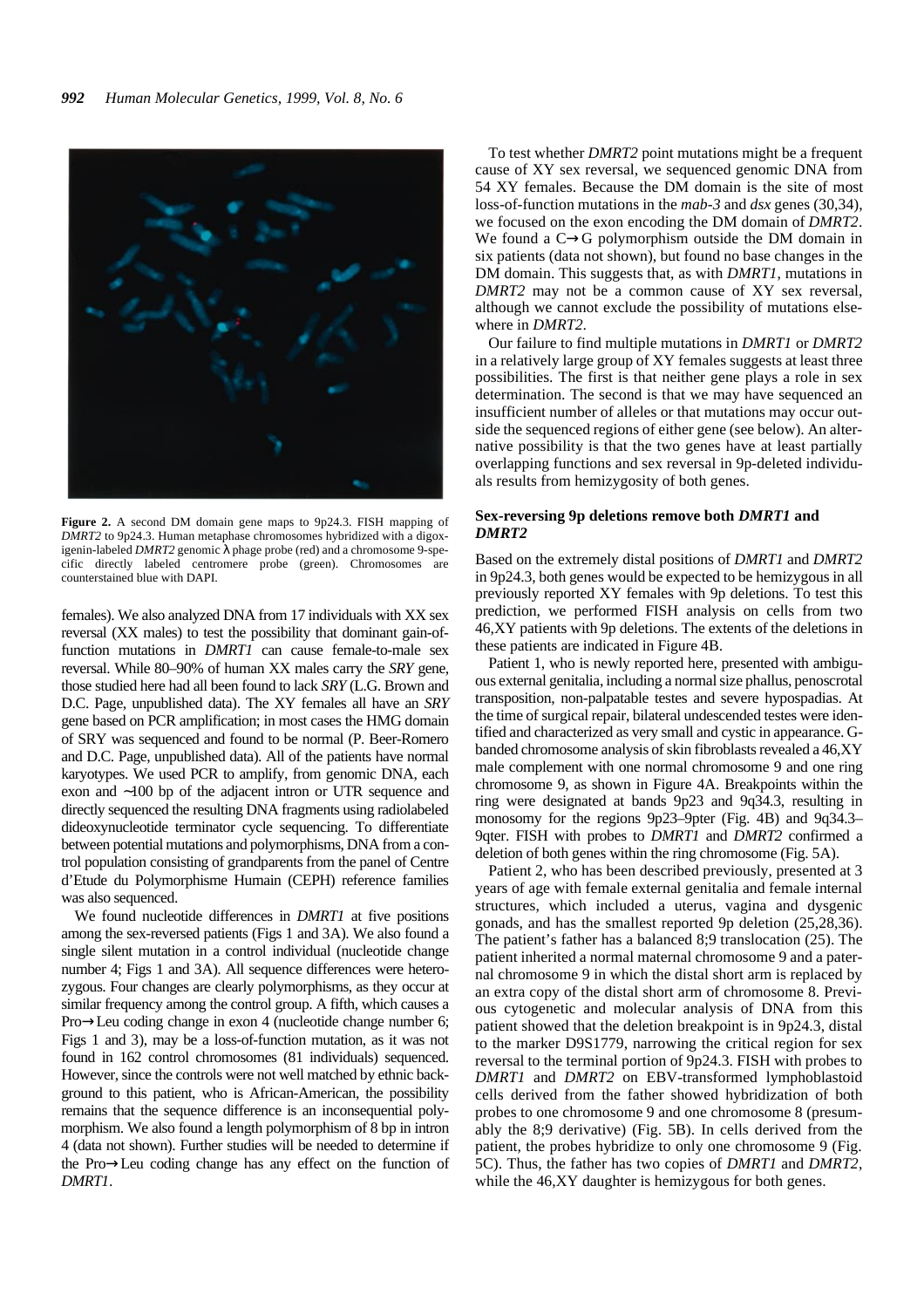

**Figure 3.** Summary of *DMRT1* sequencing results. (**A**) Nucleotide changes found in *DMRT1*. DNA changes and resulting protein coding changes, if any, are indicated. For each change the frequency of its occurrence in XY females, XX males and normal controls is indicated. n.d., not done. (**B**) Exon 4 coding change in XY female WHT2795. (Left) Exon 4 sequence from XY female; (right) exon 4 sequence from control DNA. Mixed sequence (T+C) in DNA from XY female WHT2795 (arrow) indicates heterozygosity at this position. This coding change from proline to leucine corresponds to number 6 in (A) and in Figure 1.



**Figure 4.** Chromosomes 9 of patient 1 and idiogram of distal 9p. (**A**) G-banded chromosomes 9 of patient 1. This patient has a ring chromosome 9 (left) and a normal chromosome 9 (right). Band 9q34 is indicated by an open arrowhead and band 9p23 is indicated by a closed arrowhead. Karyotype of the patient is 46,XY,r(9)(p23q34.3). (**B**) 9p-deleted regions in patients 1 and 2 are indicated, based on G-banded chromosome analysis for patient 1 and on previously published conventional and molecular cytogenetic analyses for patient 2 (25,35). Positions of *DMRT1* and *DMRT2*, based on FISH mapping, are indicated. Based on metaphase FISH analysis we cannot determine whether *DMRT1* is proximal or distal to *DMRT2*.

## **DISCUSSION**

We have found that two DM domain-containing genes, *DMRT1* and *DMRT2*, map within 9p24.3, a region that is critical for testis development. Sequencing of the coding region of *DMRT1* from a large group of unexplained XY females identified only one potential point mutation. Similarly, sequencing of the DM domain of *DMRT2* failed to identify any point mutations. This result suggests that mutation of either *DMRT1* or *DMRT2* alone is not sufficient to cause XY sex reversal. Despite the lack of point mutations in *DMRT1* and *DMRT2*, FISH analysis of the smallest reported sex-reversing 9p deletion shows the absence of both genes, implying that all sexreversing 9p deletions reported thus far remove both genes. Therefore, we suggest that sex reversal in 9p-deleted individuals might be due to hemizygosity of both *DMRT1* and *DMRT2*.

The model we suggest for 9p deletion sex reversal involves at least partial functional redundancy between DMRT1 and DMRT2. The two proteins are highly similar in the DM domain, but less similar in their N- and C-terminal domains. One might expect two functionally redundant proteins to be highly similar throughout. However, comparison of the DSX and MAB-3 proteins illustrates that this need not be the case. Despite substantial differences in protein sequence, MAB-3 and DSX bind to similar DNA sequences *in vitro* and *in vivo* and are functionally interchangeable *in vivo* (30,37). From these results it is clear that DM domain proteins need not be highly similar in primary sequence to perform related functions *in vivo*. Similarly, the SRY protein is evolutionarily conserved only in the HMG domain; the rest of the protein appears to have evolved rapidly (38).

Several possible mechanisms have been proposed for XY sex reversal associated with 9p deletions, including haploinsufficiency of the deleted gene(s) or the uncovering of a recessive mutation on the remaining chromosome. The relatively high frequency of XY sex reversal observed in 9p deletion syndrome suggests haploinsufficiency, because otherwise the frequency of pre-existing mutant alleles would have to be correspondingly high. If *DMRT1* and/or *DMRT2* are involved in sex reversal associated with 9p deletions, our sequencing data and FISH analysis are also consistent with haploinsufficiency. It is clear that the process of sex determination is highly sensitive to gene dosage and activity. For example, the same mutant allele of *SRY* can be present in a fertile male father and an XY female offspring, demonstrating that there is a sensitive threshold for *SRY* activity that may vary between individuals. Similarly, of the other genes and loci known to be required for gonad formation and sex determination, there is evidence of sensitive activity thresholds of *SOX9*, *WT1* and *DSS*, as well as the gene(s) on 9p (1,6,10,16,39–42).

9p deletions are associated with variable sexual phenotypes and some 46,XY individuals with 9p deletions are phenotypic males. There are several possible explanations for this variabil-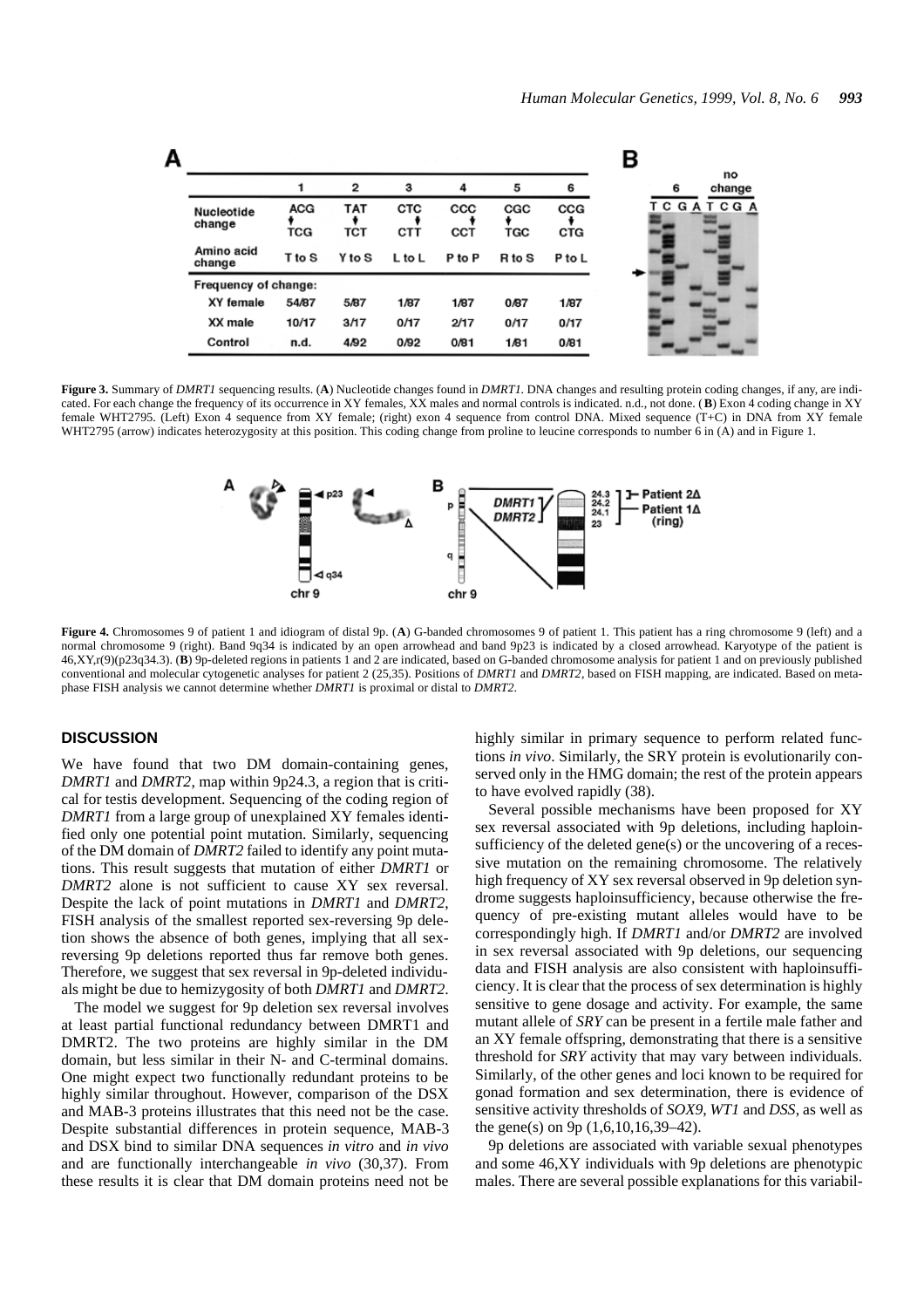

**Figure 5.** Hemizygosity of *DMRT1* and *DMRT2* in sex-reversing 9p deletions. (**A**) FISH analysis of patient 1 for *DMRT1* (small red signal) and *DMRT2* (small green signal). *DMRT1* and *DMRT2* hybridization (arrow) is detected on the normal chromosome 9 but not on the ring chromosome 9. Large red signals represent hybridization of a chromosome 9 centromeric probe. (**B**) FISH analysis of the father of patient 2 for *DMRT1* (small red signal) and *DMRT2* (small green signal). *DMRT1* and *DMRT2* hybridization (arrows) is detected on one chromosome 9 (large red signal from chromosome 9 centromeric probe) and one chromosome 8 (as previously determined by G-banding). The other chromosome 9 is hybridized only by the centromeric probe (large red signal). (**C**) FISH analysis of patient 2 for *DMRT1* (red) and *DMRT2* (green). *DMRT1* and *DMRT2* hybridization (arrow) is detected only on one chromosome 9. The close proximity of *DMRT1* and *DMRT2* on chromosome 9 often results in an overlapping (yellow) signal on metaphase chromosomes.

ity. First, as discussed above, if hemizygosity of *DMRT1* and *DMRT2* or other genes is responsible, there may be a sensitive threshold for the activity of the gene(s), resulting in incomplete penetrance, with some individuals unaffected. We favor this possibility. Second, variability in the extent of sex reversal could be due to deletion of a variable number of sex-determining genes. While this is possible, it is unlikely, because there is no apparent correlation between the extent of 9p deletions and the severity of XY feminization. For example, of the two patients described in this study, the more completely feminized patient has the smaller 9p deletion. Third, variability due to imprinting is possible, but is unlikely, as there is no correlation between the parental origin of the affected chromosome 9 and the severity of sex reversal (17,43). In addition to these possibilities, some cases of 9p deletion that do not cause sex reversal may prove upon further analysis to be interstitial deletions that retain subtelomeric loci, including *DMRT1* and *DMRT2*.

The DNA sequencing data presented here suggest that point mutations in the *DMRT1* and *DMRT2* coding regions are not a frequent cause of XY sex reversal. We cannot, however, exclude the frequent occurrence of small deletions or regulatory mutations in *DMRT1* or *DMRT2* in 46,XY females: if a deletion removed one or both PCR primer-binding sites, we would fail to amplify the affected allele and as a result would sequence only the unaffected exon. Likewise, we cannot exclude as a cause of sex reversal the occurrence of cytogenetically undetectable lesions that remove the entire *DMRT1* or *DMRT2* gene. It is important to note that the patients examined here are fully or nearly fully feminized. Thus, it remains possible that point mutations in *DMRT1* or *DMRT2* might cause a less severe intersexual phenotype. It is also possible that homozygous mutations in either gene have a more pleiotropic phenotype.

There are now three lines of circumstantial evidence that make *DMRT1* and *DMRT2* likely candidates to be involved in mammalian sexual development. First, both are related to proven sex-determining genes that are conserved between insects and nematodes. Second, both genes are located in a very short (~250 kb) chromosomal region that is essential for testis development. Currently these are the only candidate genes identified in the critical region. Third, both genes are expressed in the adult testis. To definitively establish the roles of *DMRT1* and *DMRT2* in sex determination it will be necessary to disrupt these two genes in the mouse, individually and together; these experiments are underway.

## **MATERIALS AND METHODS**

#### **Library screening**

A human placental genomic DNA λ library (Clontech, Palo Alto, CA) was screened with a 32P-labeled *DMRT1* cDNA clone (GenBank accession no. AA412330). Single positive plaques were isolated and DNA was prepared from liquid lysates. Human *DMRT2*-containing genomic clones were isolated by screening the human genomic DNA library at low stringency using a mouse *Dmrt2* cDNA fragment (C.S. Raymond, J.R. Kettlewell, E.D. Parker, K.J. Seifert, B. Hirsch, V.J. Bardwell and D. Zarkower, manuscript submitted for publication) as a probe. A human *DMRT2* cDNA clone was isolated by probing a testis  $\lambda$  phage cDNA library (Clontech) with a genomic DNA fragment encoding the DMRT2 DM domain. Database searches using this cDNA sequence identified an expressed sequence tag (EST) sequence (GenBank accession no. Z24950) from a human female skeletal muscle cDNA library.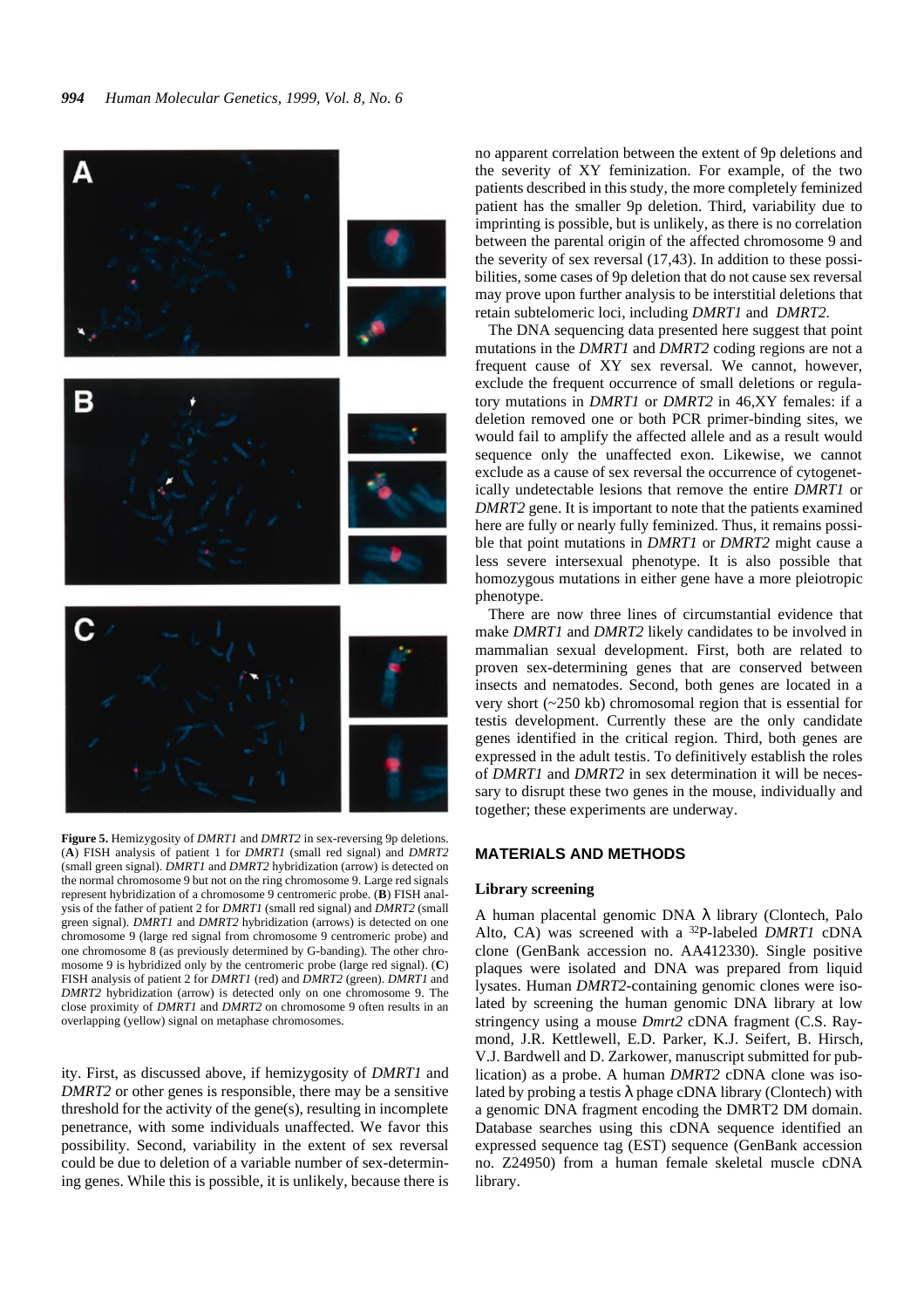#### **FISH analysis**

FISH (44) was performed using *DMRT1* and *DMRT2* genomic  $\lambda$  phage clones labeled by nick translation with digoxigenin-11-dUTP or biotin-16-dUTP (Boehringer Mannheim, Indianapolis, IN) and detected with rhodamine–anti-digoxigenin or fluorescein-conjugated avidin, respectively. Signals were further amplified using rabbit anti-sheep and rhodamine–antirabbit (for the digoxigenin-labeled probe) or anti-avidin and fluorescein-conjugated avidin (for the biotin-labeled probe). A directly labeled Spectrum Orange or Spectrum Green (VYSIS, Downers Grove, IL) chromosome 9 centromere probe (D9Z1) was also applied. Chromosomes were counterstained with 4,6' diamidino-2-phenylindole. In each case at least 10 metaphase cells were examined using fluorescent microscopy and images were captured using CytoVision software (Applied Imaging, Santa Clara, CA).

### **DNA amplification and sequencing**

Genomic DNA from lymphoblastoid cells of 87 XY females, 17 XX males and 92 normal controls was used as a template to amplify each *DMRT1* exon and immediate flanking sequence by PCR. PCR reactions were incubated at 94°C for 1 min, followed by 40 cycles of 94°C for 30 s, 55°C for 30 s and 72°C for 1 min. Reactions included 10% DMSO. PCR products were purified using the High Pure PCR Product Purification kit (Boehringer Mannheim) and analyzed on 1% agarose gels. The PCR products were directly sequenced using the Thermo Sequenase radiolabeled dideoxy nucleotide terminator cycle sequencing kit (USB, Cleveland, OH). Sequence reactions were run on 6% denaturing polyacrylamide gels and were autoradiographed overnight.

For each exon of *DMRT1* a genomic DNA fragment encompassing the exon was amplified and directly sequenced as follows. Exon 1 was amplified with primers E1FA and E1RA and sequenced on one strand with two internal primers (E1FS and CR76). Exons 2 and 3 were amplified and both strands were sequenced using the same primers (E2FS, E2RS, E3FS and E3RS). Exons 4 and 5 were amplified with E4F and E4R and with E5F and CR64, respectively, and sequenced with E4F or E5F. Primer sequences are from introns and 5'- and 3'-UTRs, allowing sequencing of the full coding region and all splice junctions. In all cases where both strands were sequenced, polymorphisms detected on one strand were also detected on the other. DMRT2 was amplified with primers JK7 and JK8 and sequenced with JK10. Primer sequences were as follows. Primers for *DMRT1*: E1FA, CTCCGGAGCGTCGCTGTCCGTCGG; E1RA, GAGCCAAGATCGCGCCACTACACTGC; E1FS, TCCCTGGCAGCAGTCTCCAGGCGAG; E1RS, AGCCTGGC-AACCGAGCGAGACTC; E2FS, GTGTTTTGGCAAAGCT-GATTCTGG; E2RS, TGCAACCTTCGGCCTCCCTCATGC; E3FS, AGAAGTAAAGTTTCGTGGACTAAC; E3RS, TGCA-CATGCATGTGGCTTTCACAC; E4F, CACTGTGCCCAGCC-TGTTACCTTG; E4R, AAGCCATTAGACACAGCTAATGAC; E5F, GAATAATGAATGTATAAAGACCAGCCAC; CR64, CAGCCTCTGGACTAAACTCTAAGG; CR76, GGCAAAG-CGTCTGGGGCGCTAGTG. Primers for *DMRT2*: JK7, GTGGACGAAGACGCGGAAGAAGAG; JK8, GCACCTCG-GTGGCCTGCTGCCTCC; JK10, CGACGGCGAGGAGGCAG-GCGCGTC.

# **ACKNOWLEDGEMENTS**

We thank colleagues at the University of Minnesota for many helpful discussions. We thank Laura Ranum for CEPH family DNA samples, and Leann Oseth and Kelly Seifert for expert assistance with FISH, and Electra Coucouvanis for critical reading of the manuscript. We thank the following investigators for providing patient samples: D. Abuelo, O. Alfi, L. Alonso, A. Aylsworth, S. Baldinger, H. Bode, C. Booth, D. Chitayat, K. Copeland, A. de la Chapelle, D. de Ziegler, J. DiMartino-Nardi, C. Disteche, P. Donahoe, J. Fink, S. Finkernagel, J. German, Dr Hahn, M.J. Hajianpour, J. Hersh, P. Hertweck, P. Jayakar, N. Johnson, K. Keppler, K. Kreder, D. Langdon, J.L. Ross, C.C. Lin, B. Lippe, M. Lipson, P.W. Marsh, L. Martin, P. McDonough, B. McGillivray, R. McVie, J. Murray, M. Nance, P. O'Lague, L. Oman-Ganes, A. Pandya, B. Phillips, V. Proud, C. Quigley, I. Rosenthal, S. Russell, P. Saenger, A. Selman-Geara, M.H.K. Shokeir, I. Solomon, U. Surti, A. Taylor, K. Tezean, D. Weaver, D. Witt, J.Z. Hain, C. Yu and D. Zimmerman. This work was supported by the Minnesota Medical Foundation (D.Z.), the University of Minnesota Graduate School (D.Z. and V.B.), the STAGE Program of the University of Minnesota (J.K.), an NIH pre-doctoral training grant (C.R.) and grants from the NIH to D.C.P., W.L.F. and D.Z.

# **REFERENCES**

- 1. Schafer, A.J. and Goodfellow, P.N. (1996) Sex determination in humans. *Bioessays*, **18**, 955–963.
- 2. Bogan, J.S. and Page, D.C. (1994) Ovary? Testis?—A mammalian dilemma. *Cell*, **76**, 603–607.
- 3. Jost, A. (1953) Studies on sex differentiation in mammals. *Recent Prog. Horm. Res.*, **8**, 379–418.
- 4. Jager, R.J., Anvret, M., Hall, K. and Scherer, G. (1990) A human XY female with a frame shift mutation in the candidate testis-determining gene SRY*. Nature*, **348**, 452–454.
- 5. Gubbay, J., Collignon, J., Koopman, P., Capel, B., Economou, A., Munsterberg, A., Vivian, N., Goodfellow, P. and Lovell-Badge, R. (1990) A gene mapping to the sex-determining region of the mouse Y chromosome is a member of a novel family of embryonically expressed genes. *Nature*, **346**, 245–250.
- 6. Berta, P., Hawkins, J.R., Sinclair, A.H., Taylor, A., Griffiths, B.L., Goodfellow, P.N. and Fellous, M. (1990) Genetic evidence equating SRY and the testis-determining factor. *Nature*, **348**, 448–450.
- 7. Sinclair, A.H., Berta, P., Palmer, M.S., Hawkins, J.R., Griffiths, B.L., Smith, M.J., Foster, J.W., Frischauf, A.M., Lovell-Badge, R. and Goodfellow, P.N. (1990) A gene from the human sex-determining region encodes a protein with homology to a conserved DNA-binding motif. *Nature*, **346**, 240–244.
- 8. Zanaria, E., Muscatelli, F., Bardoni, B., Strom, T.M., Guioli, S., Guo, W., Lalli, E., Moser, C., Walker, A.P., McCabe, E.R. *et al.* (1994) An unusual member of the nuclear hormone receptor superfamily responsible for Xlinked adrenal hypoplasia congenita. *Nature*, **372**, 635–641.
- 9. Muscatelli, F., Strom, T.M., Walker, A.P., Zanaria, E., Recan, D., Meindl, A., Bardoni, B., Guioli, S., Zehetner, G., Rabl, W. *et al.* (1994) Mutations in the DAX-1 gene give rise to both X-linked adrenal hypoplasia congenita and hypogonadotropic hypogonadism. *Nature*, **372**, 672–676.
- 10. Bardoni, B., Zanaria, E., Guioli, S., Floridia, G., Worley, K.C., Tonini, G., Ferrante, E., Chiumello, G., McCabe, E.R., Fraccaro, M. *et al.* (1994) A dosage sensitive locus at chromosome Xp21 is involved in male to female sex reversal. *Nature Genet.*, **7**, 497–501.
- 11. Taketo, M., Parker, K.L., Howard, T.A., Tsukiyama, T., Wong, M., Niwa, O., Morton, C.C., Miron, P.M. and Seldin, M.F. (1995) Homologs of *Drosophila* Fushi-Tarazu factor 1 map to mouse chromosome 2 and human chromosome 9q33*. Genomics*, **25**, 565–567.
- 12. Luo, X., Ikeda, Y. and Parker, K.L. (1994) A cell-specific nuclear receptor is essential for adrenal and gonadal development and sexual differentiation. *Cell*, **77**, 481–490.